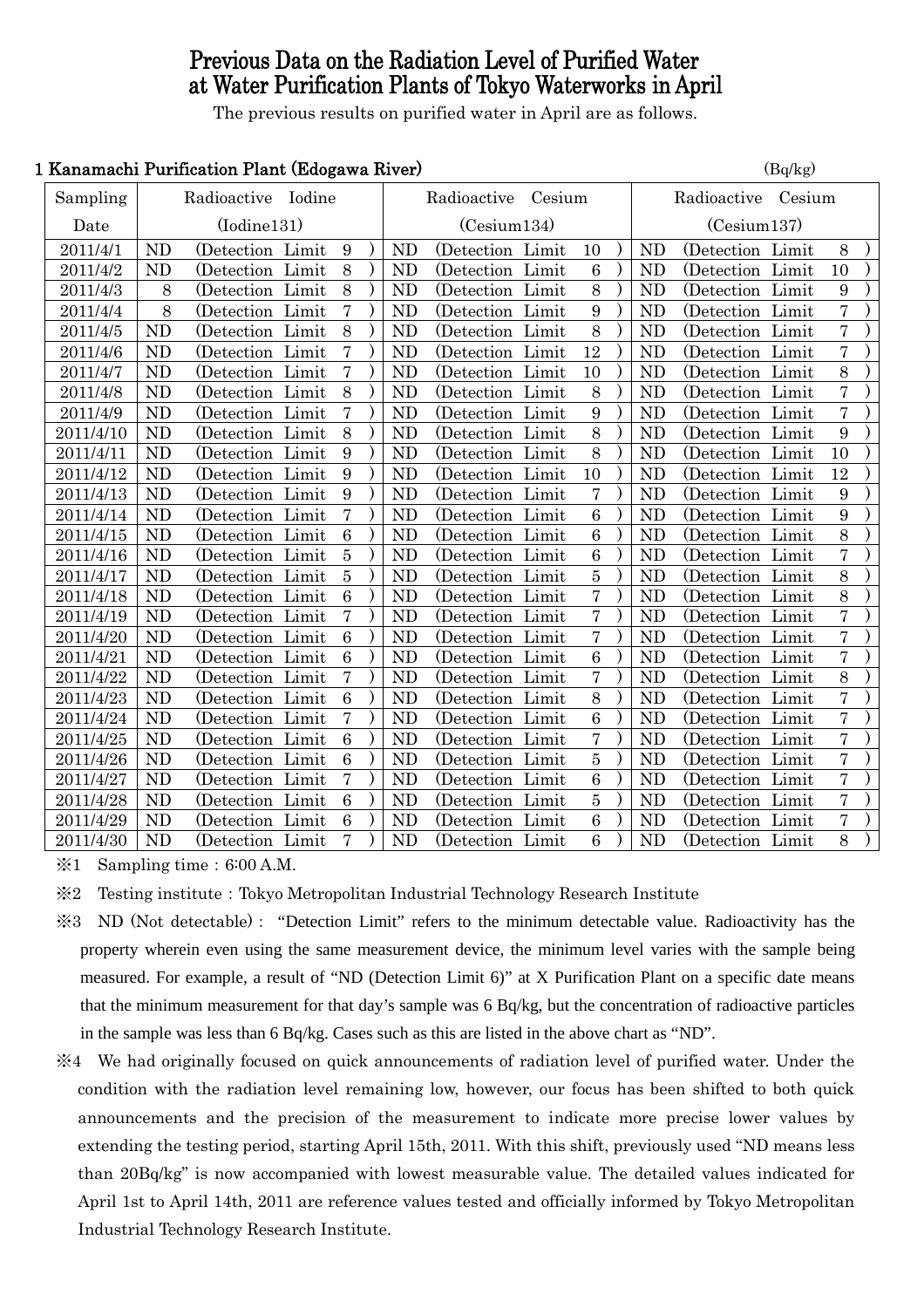|                                | 2 Asaka Purification Plant (Arakawa River)<br>(Bq/kg) |                |                   |                 |             |                |                       |                |             |                |                       |                |  |
|--------------------------------|-------------------------------------------------------|----------------|-------------------|-----------------|-------------|----------------|-----------------------|----------------|-------------|----------------|-----------------------|----------------|--|
| Radioactive Iodine<br>Sampling |                                                       |                |                   |                 |             |                | Radioactive<br>Cesium |                |             |                | Radioactive<br>Cesium |                |  |
|                                | Date                                                  | (Iodine131)    |                   |                 | (Cesium134) |                |                       |                | (Cesium137) |                |                       |                |  |
|                                | 2011/4/1                                              | 13             | (Detection Limit  | $6\phantom{1}6$ |             | <b>ND</b>      | (Detection Limit      | 9              |             | N <sub>D</sub> | (Detection Limit      | 9              |  |
|                                | 2011/4/2                                              | <b>ND</b>      | (Detection Limit) | 8               |             | N <sub>D</sub> | (Detection Limit)     | 8              |             | <b>ND</b>      | (Detection Limit      | 9              |  |
|                                | 2011/4/3                                              | <b>ND</b>      | (Detection Limit  | 8               |             | <b>ND</b>      | (Detection Limit      | 9              |             | <b>ND</b>      | (Detection Limit      | 8              |  |
|                                | 2011/4/4                                              | 7              | (Detection Limit) | $\overline{7}$  |             | <b>ND</b>      | (Detection Limit)     | 10             |             | <b>ND</b>      | (Detection Limit)     | 6              |  |
|                                | 2011/4/5                                              | <b>ND</b>      | (Detection Limit  | 9               |             | ND             | (Detection Limit      | 8              |             | <b>ND</b>      | (Detection Limit      | $\overline{7}$ |  |
|                                | 2011/4/6                                              | <b>ND</b>      | (Detection Limit) | $\overline{7}$  |             | <b>ND</b>      | (Detection Limit)     | 10             |             | <b>ND</b>      | (Detection Limit)     | $9\phantom{.}$ |  |
|                                | 2011/4/7                                              | <b>ND</b>      | (Detection Limit  | $\overline{7}$  |             | <b>ND</b>      | (Detection Limit      | 8              |             | <b>ND</b>      | (Detection Limit      | 9              |  |
|                                | 2011/4/8                                              | <b>ND</b>      | (Detection Limit) | 8               |             | <b>ND</b>      | (Detection Limit      | $\overline{6}$ |             | <b>ND</b>      | (Detection Limit)     | 9              |  |
|                                | 2011/4/9                                              | N <sub>D</sub> | (Detection Limit  | 7               |             | <b>ND</b>      | (Detection Limit)     | $\overline{7}$ |             | <b>ND</b>      | (Detection Limit)     | $8\,$          |  |
|                                | 2011/4/10                                             | <b>ND</b>      | (Detection Limit  | $6\phantom{1}6$ |             | <b>ND</b>      | (Detection Limit      | 9              |             | <b>ND</b>      | (Detection Limit      | $8\,$          |  |
|                                | 2011/4/11                                             | <b>ND</b>      | (Detection Limit  | 8               |             | <b>ND</b>      | (Detection Limit      | 9              |             | <b>ND</b>      | (Detection Limit)     | 10             |  |
|                                | 2011/4/12                                             | <b>ND</b>      | (Detection Limit) | 8               |             | <b>ND</b>      | (Detection Limit)     | 10             |             | ND             | (Detection Limit)     | 10             |  |
|                                | 2011/4/13                                             | <b>ND</b>      | (Detection Limit  | 9               |             | <b>ND</b>      | (Detection Limit      | 9              |             | <b>ND</b>      | (Detection Limit      | $8\,$          |  |
|                                | 2011/4/14                                             | <b>ND</b>      | (Detection Limit  | 8               |             | <b>ND</b>      | (Detection Limit      | 8              |             | <b>ND</b>      | (Detection Limit      | 8              |  |
|                                | 2011/4/15                                             | <b>ND</b>      | (Detection Limit  | $\overline{7}$  |             | <b>ND</b>      | (Detection Limit      | $\overline{7}$ |             | <b>ND</b>      | (Detection Limit)     | $\overline{7}$ |  |
|                                | 2011/4/16                                             | <b>ND</b>      | (Detection Limit  | $\overline{5}$  |             | <b>ND</b>      | (Detection Limit      | $\overline{6}$ |             | ND             | (Detection Limit)     | 7              |  |
|                                | 2011/4/17                                             | <b>ND</b>      | (Detection Limit) | $\overline{6}$  |             | <b>ND</b>      | (Detection Limit)     | $\overline{6}$ |             | <b>ND</b>      | (Detection Limit)     | $\overline{7}$ |  |
|                                | 2011/4/18                                             | <b>ND</b>      | (Detection Limit  | $\overline{7}$  |             | <b>ND</b>      | (Detection Limit      | $\overline{7}$ |             | <b>ND</b>      | (Detection Limit      | 6              |  |
|                                | 2011/4/19                                             | <b>ND</b>      | (Detection Limit) | 6               |             | <b>ND</b>      | (Detection Limit      | $\overline{6}$ |             | <b>ND</b>      | (Detection Limit)     | 8              |  |
|                                | 2011/4/20                                             | <b>ND</b>      | (Detection Limit  | 8               |             | <b>ND</b>      | (Detection Limit      | $\overline{7}$ |             | <b>ND</b>      | (Detection Limit      | 9              |  |
|                                | 2011/4/21                                             | <b>ND</b>      | (Detection Limit  | $\overline{7}$  |             | <b>ND</b>      | (Detection Limit      | $\overline{7}$ |             | <b>ND</b>      | (Detection Limit)     | 8              |  |
|                                | 2011/4/22                                             | <b>ND</b>      | (Detection Limit  | $\overline{7}$  |             | <b>ND</b>      | (Detection Limit      | $\overline{7}$ |             | <b>ND</b>      | (Detection Limit)     | 8              |  |
|                                | 2011/4/23                                             | <b>ND</b>      | (Detection Limit  | 6               |             | <b>ND</b>      | (Detection Limit      | $\overline{7}$ |             | <b>ND</b>      | (Detection Limit)     | $\overline{7}$ |  |
|                                | 2011/4/24                                             | <b>ND</b>      | (Detection Limit) | $\overline{7}$  |             | <b>ND</b>      | (Detection Limit)     | $\overline{7}$ |             | <b>ND</b>      | (Detection Limit)     | 8              |  |
|                                | 2011/4/25                                             | <b>ND</b>      | (Detection Limit) | $\overline{7}$  |             | <b>ND</b>      | (Detection Limit)     | $\overline{7}$ |             | ND             | (Detection Limit)     | 8              |  |
|                                | 2011/4/26                                             | <b>ND</b>      | (Detection Limit) | $\overline{7}$  |             | <b>ND</b>      | (Detection Limit)     | $\overline{6}$ |             | <b>ND</b>      | (Detection Limit)     | 8              |  |
|                                | 2011/4/27                                             | N <sub>D</sub> | (Detection Limit  | 6               |             | <b>ND</b>      | (Detection Limit)     | $\overline{7}$ |             | <b>ND</b>      | (Detection Limit)     | 8              |  |
|                                | 2011/4/28                                             | <b>ND</b>      | (Detection Limit) | 6               |             | <b>ND</b>      | (Detection Limit)     | $\overline{7}$ |             | <b>ND</b>      | (Detection Limit)     | 8              |  |
|                                | 2011/4/29                                             | <b>ND</b>      | (Detection Limit  | $\overline{6}$  |             | <b>ND</b>      | (Detection Limit      | $\overline{7}$ |             | <b>ND</b>      | (Detection Limit      | $\overline{7}$ |  |
|                                | 2011/4/30                                             | <b>ND</b>      | (Detection Limit) | 6               |             | <b>ND</b>      | (Detection Limit)     | $\overline{7}$ |             | <b>ND</b>      | (Detection Limit      | 8              |  |

 $\text{\%}1$  Sampling time: 6:00 A.M.

※2 Testing institute:Tokyo Metropolitan Industrial Technology Research Institute

- ※3 ND (Not detectable): "Detection Limit" refers to the minimum detectable value. Radioactivity has the property wherein even using the same measurement device, the minimum level varies with the sample being measured. For example, a result of "ND (Detection Limit 6)" at X Purification Plant on a specific date means that the minimum measurement for that day's sample was 6 Bq/kg, but the concentration of radioactive particles in the sample was less than 6 Bq/kg. Cases such as this are listed in the above chart as "ND".
- ※4 We had originally focused on quick announcements of radiation level of purified water. Under the condition with the radiation level remaining low, however, our focus has been shifted to both quick announcements and the precision of the measurement to indicate more precise lower values by extending the testing period, starting April 15th, 2011. With this shift, previously used "ND means less than 20Bq/kg" is now accompanied with lowest measurable value. The detailed values indicated for April 1st to April 14th, 2011 are reference values tested and officially informed by Tokyo Metropolitan Industrial Technology Research Institute.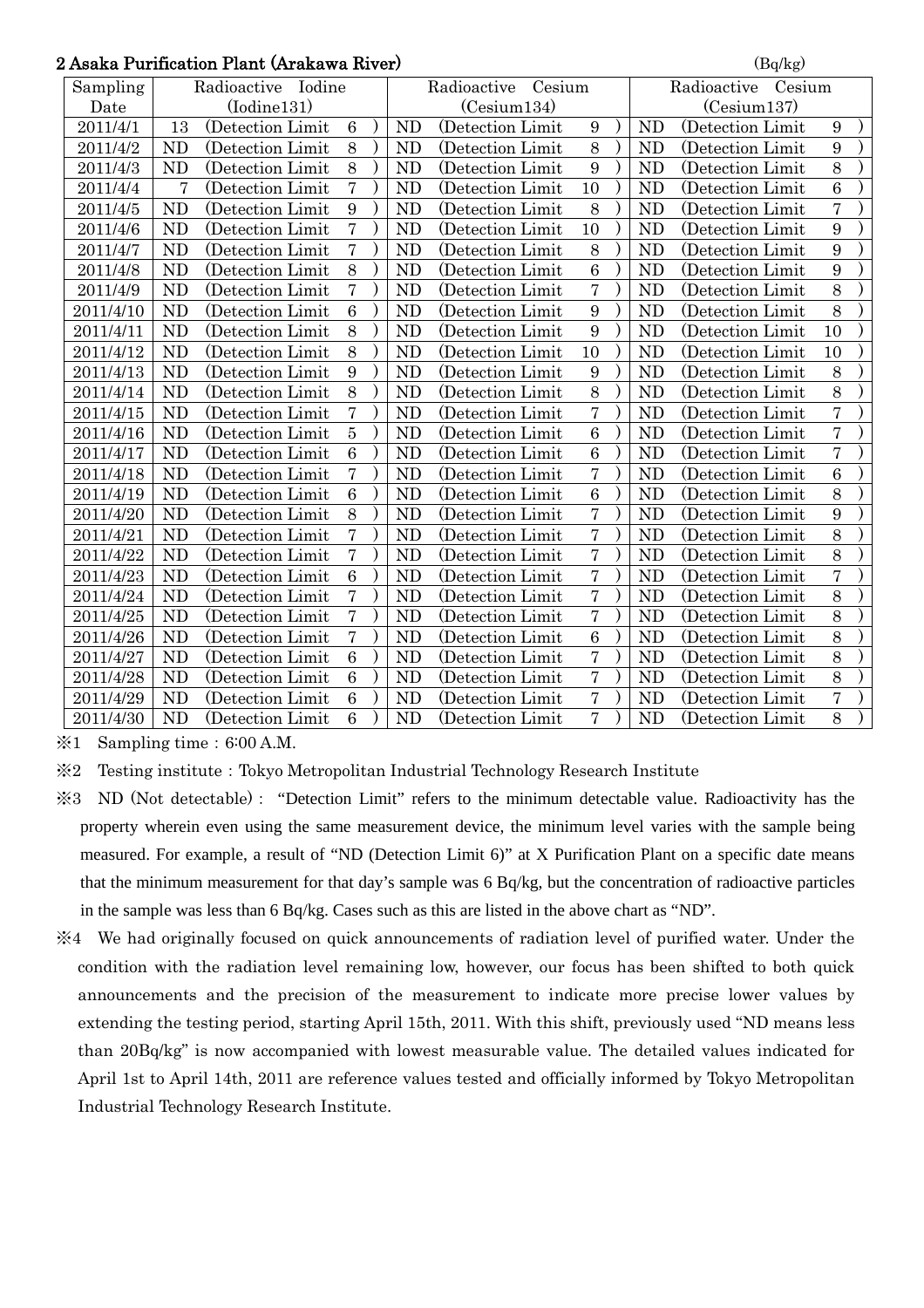### $3$  Ozaku Purification Plant (Tamagawa River) (Bq/kg)

|           | o Ozaku I urmication I iamt (Tamagawa Itiver)<br>$(\mathbf{D}\mathbf{y}\mathbf{n}\mathbf{g})$ |                    |                 |                       |                |                   |                 |  |                       |                   |                 |  |  |  |
|-----------|-----------------------------------------------------------------------------------------------|--------------------|-----------------|-----------------------|----------------|-------------------|-----------------|--|-----------------------|-------------------|-----------------|--|--|--|
| Sampling  |                                                                                               | Radioactive Iodine |                 | Cesium<br>Radioactive |                |                   |                 |  | Radioactive<br>Cesium |                   |                 |  |  |  |
| Date      | (Iodine131)                                                                                   |                    |                 |                       | (Cesium134)    |                   |                 |  | (Cesium137)           |                   |                 |  |  |  |
| 2011/4/1  | <b>ND</b>                                                                                     | (Detection Limit   | $\overline{7}$  |                       | <b>ND</b>      | (Detection Limit  | 9               |  | <b>ND</b>             | (Detection Limit  | $9\phantom{.0}$ |  |  |  |
| 2011/4/2  | 9                                                                                             | (Detection Limit)  | $\overline{7}$  |                       | <b>ND</b>      | (Detection Limit  | 9               |  | <b>ND</b>             | (Detection Limit  | 9               |  |  |  |
| 2011/4/3  | <b>ND</b>                                                                                     | (Detection Limit   | 9               |                       | <b>ND</b>      | (Detection Limit  | 8               |  | <b>ND</b>             | (Detection Limit  | $\overline{7}$  |  |  |  |
| 2011/4/4  | 8                                                                                             | (Detection Limit   | $\overline{7}$  |                       | <b>ND</b>      | (Detection Limit) | $\overline{7}$  |  | <b>ND</b>             | (Detection Limit) | 8               |  |  |  |
| 2011/4/5  | <b>ND</b>                                                                                     | (Detection Limit   | $\overline{8}$  |                       | <b>ND</b>      | (Detection Limit  | 9               |  | <b>ND</b>             | (Detection Limit  | 10              |  |  |  |
| 2011/4/6  | <b>ND</b>                                                                                     | (Detection Limit)  | $\overline{7}$  |                       | <b>ND</b>      | (Detection Limit  | 8               |  | <b>ND</b>             | (Detection Limit  | $6\phantom{1}6$ |  |  |  |
| 2011/4/7  | <b>ND</b>                                                                                     | (Detection Limit   | 8               |                       | <b>ND</b>      | (Detection Limit  | $\overline{7}$  |  | <b>ND</b>             | (Detection Limit) | 9               |  |  |  |
| 2011/4/8  | N <sub>D</sub>                                                                                | (Detection Limit)  | 8               |                       | N <sub>D</sub> | (Detection Limit) | 8               |  | N <sub>D</sub>        | (Detection Limit) | $\overline{7}$  |  |  |  |
| 2011/4/9  | <b>ND</b>                                                                                     | (Detection Limit   | 9               |                       | <b>ND</b>      | (Detection Limit  | $\overline{7}$  |  | <b>ND</b>             | (Detection Limit) | 9               |  |  |  |
| 2011/4/10 | <b>ND</b>                                                                                     | (Detection Limit)  | $\overline{7}$  |                       | <b>ND</b>      | (Detection Limit  | 8               |  | <b>ND</b>             | (Detection Limit) | 10              |  |  |  |
| 2011/4/11 | <b>ND</b>                                                                                     | (Detection Limit)  | $\overline{8}$  |                       | <b>ND</b>      | (Detection Limit) | 9               |  | <b>ND</b>             | (Detection Limit  | 10              |  |  |  |
| 2011/4/12 | <b>ND</b>                                                                                     | (Detection Limit)  | 8               |                       | <b>ND</b>      | (Detection Limit) | 10              |  | N <sub>D</sub>        | (Detection Limit  | 8               |  |  |  |
| 2011/4/13 | <b>ND</b>                                                                                     | (Detection Limit   | $\overline{8}$  |                       | <b>ND</b>      | (Detection Limit  | 9               |  | <b>ND</b>             | (Detection Limit  | 9               |  |  |  |
| 2011/4/14 | <b>ND</b>                                                                                     | (Detection Limit)  | $\overline{8}$  |                       | N <sub>D</sub> | (Detection Limit) | 8               |  | <b>ND</b>             | (Detection Limit  | $\overline{7}$  |  |  |  |
| 2011/4/15 | <b>ND</b>                                                                                     | (Detection Limit   | $\overline{7}$  |                       | <b>ND</b>      | (Detection Limit  | $\overline{6}$  |  | <b>ND</b>             | (Detection Limit  | $\overline{7}$  |  |  |  |
| 2011/4/16 | <b>ND</b>                                                                                     | (Detection Limit)  | $\overline{7}$  |                       | <b>ND</b>      | (Detection Limit  | 8               |  | <b>ND</b>             | (Detection Limit  | 8               |  |  |  |
| 2011/4/17 | <b>ND</b>                                                                                     | (Detection Limit   | 6               |                       | <b>ND</b>      | (Detection Limit) | $\overline{5}$  |  | <b>ND</b>             | (Detection Limit  | $6\phantom{a}$  |  |  |  |
| 2011/4/18 | <b>ND</b>                                                                                     | (Detection Limit   | $\overline{7}$  |                       | <b>ND</b>      | (Detection Limit  | $\overline{7}$  |  | <b>ND</b>             | (Detection Limit  | $\overline{7}$  |  |  |  |
| 2011/4/19 | <b>ND</b>                                                                                     | (Detection Limit   | $\overline{7}$  |                       | <b>ND</b>      | (Detection Limit  | $\overline{7}$  |  | <b>ND</b>             | (Detection Limit  | 8               |  |  |  |
| 2011/4/20 | <b>ND</b>                                                                                     | (Detection Limit   | $\overline{7}$  |                       | <b>ND</b>      | (Detection Limit  | $\overline{7}$  |  | <b>ND</b>             | (Detection Limit  | 8               |  |  |  |
| 2011/4/21 | <b>ND</b>                                                                                     | (Detection Limit)  | $\overline{7}$  |                       | <b>ND</b>      | (Detection Limit  | $\overline{7}$  |  | <b>ND</b>             | (Detection Limit  | 8               |  |  |  |
| 2011/4/22 | <b>ND</b>                                                                                     | (Detection Limit   | $6\phantom{1}6$ |                       | <b>ND</b>      | (Detection Limit  | $6\phantom{1}6$ |  | <b>ND</b>             | (Detection Limit  | 6               |  |  |  |
| 2011/4/23 | <b>ND</b>                                                                                     | (Detection Limit)  | 6               |                       | <b>ND</b>      | (Detection Limit  | 6               |  | <b>ND</b>             | (Detection Limit  | $\overline{7}$  |  |  |  |
| 2011/4/24 | <b>ND</b>                                                                                     | (Detection Limit)  | $\overline{7}$  |                       | <b>ND</b>      | (Detection Limit  | 7               |  | <b>ND</b>             | (Detection Limit) | 8               |  |  |  |
| 2011/4/25 | <b>ND</b>                                                                                     | (Detection Limit)  | $\sqrt{ }$      |                       | <b>ND</b>      | (Detection Limit) | $\overline{7}$  |  | N <sub>D</sub>        | (Detection Limit) | 8               |  |  |  |
| 2011/4/26 | <b>ND</b>                                                                                     | (Detection Limit   | $\overline{7}$  |                       | <b>ND</b>      | (Detection Limit  | $\overline{6}$  |  | <b>ND</b>             | (Detection Limit  | $\overline{7}$  |  |  |  |
| 2011/4/27 | <b>ND</b>                                                                                     | (Detection Limit)  | $\overline{6}$  |                       | <b>ND</b>      | (Detection Limit) | $\overline{7}$  |  | <b>ND</b>             | (Detection Limit) | $6\phantom{a}$  |  |  |  |
| 2011/4/28 | <b>ND</b>                                                                                     | (Detection Limit)  | $6\phantom{.}6$ |                       | <b>ND</b>      | (Detection Limit) | $\overline{7}$  |  | <b>ND</b>             | (Detection Limit  | $8\,$           |  |  |  |
| 2011/4/29 | <b>ND</b>                                                                                     | (Detection Limit   | $\overline{5}$  |                       | <b>ND</b>      | (Detection Limit  | $\overline{7}$  |  | <b>ND</b>             | (Detection Limit) | $\overline{7}$  |  |  |  |
| 2011/4/30 | <b>ND</b>                                                                                     | (Detection Limit   | $\overline{6}$  |                       | ND             | (Detection Limit) | $\overline{7}$  |  | <b>ND</b>             | (Detection Limit) | 9               |  |  |  |

 $\text{\%}1$  Sampling time: 6:00 A.M.

※2 Testing institute:Tokyo Metropolitan Industrial Technology Research Institute

- ※3 ND (Not detectable): "Detection Limit" refers to the minimum detectable value. Radioactivity has the property wherein even using the same measurement device, the minimum level varies with the sample being measured. For example, a result of "ND (Detection Limit 6)" at X Purification Plant on a specific date means that the minimum measurement for that day's sample was 6 Bq/kg, but the concentration of radioactive particles in the sample was less than 6 Bq/kg. Cases such as this are listed in the above chart as "ND".
- ※4 We had originally focused on quick announcements of radiation level of purified water. Under the condition with the radiation level remaining low, however, our focus has been shifted to both quick announcements and the precision of the measurement to indicate more precise lower values by extending the testing period, starting April 15th, 2011. With this shift, previously used "ND means less than 20Bq/kg" is now accompanied with lowest measurable value. The detailed values indicated for April 1st to April 14th, 2011 are reference values tested and officially informed by Tokyo Metropolitan Industrial Technology Research Institute.